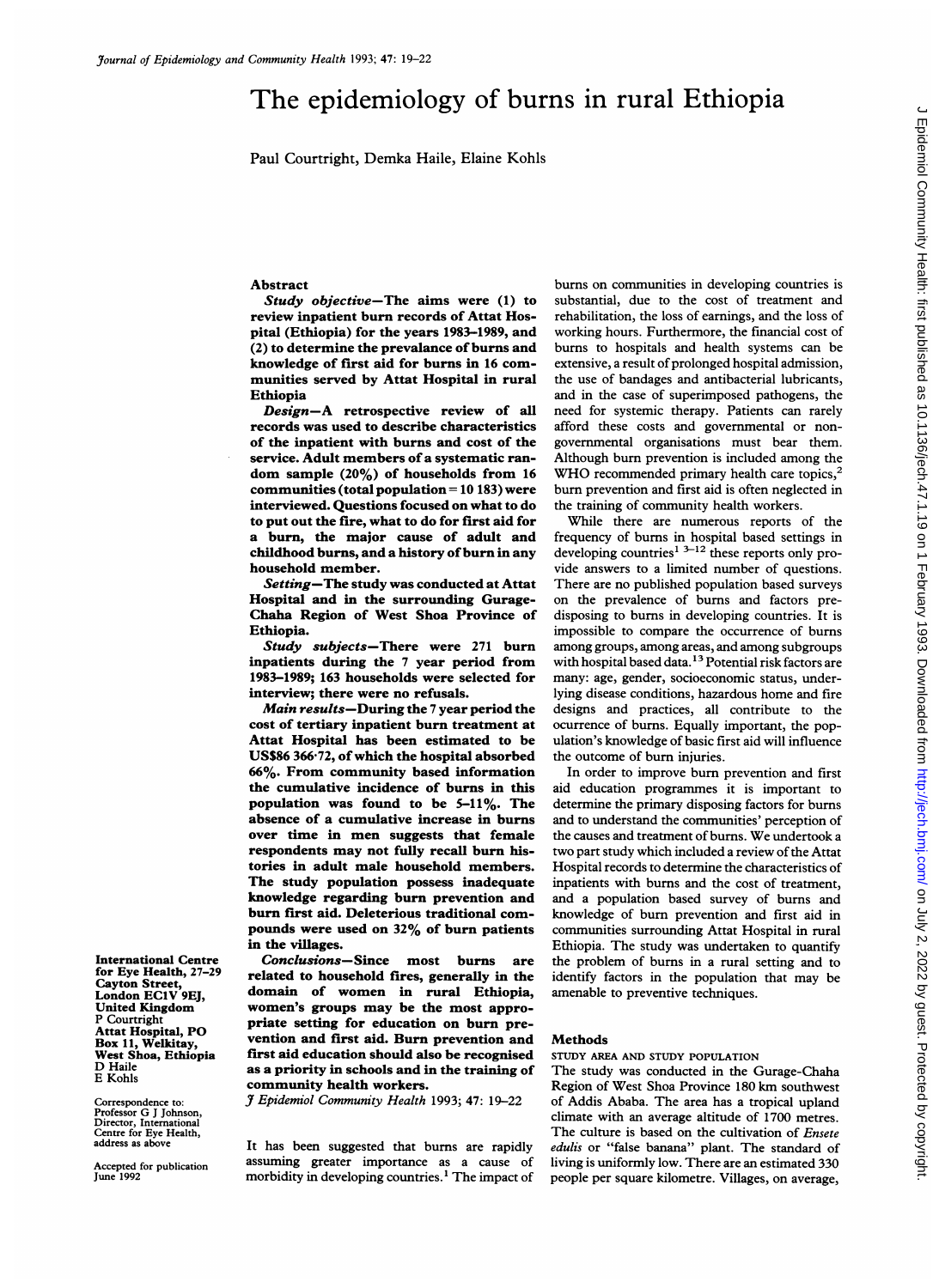Table I Characteristics of inpatient burn population, Attat Hospital, 1983-1989

| Age group |                |                       |
|-----------|----------------|-----------------------|
| (years)   | Male $($ % $)$ | Female $\binom{0}{0}$ |
| $0 - 9$   | 79 (59)        | 52 (38                |
| $10 - 19$ | 21(16)         | 25(18)                |
| $20 - 29$ | 14 (10)        | 27 (20)               |
| $30 - 39$ | 6(4)           | 15(11)                |
| $40 - 49$ | 5(4)           | 10(7)                 |
| $50+$     | 10(7)          | 7(5)                  |
| Total     | 135 (100)      | 136 (100)             |

 $\chi^2$  difference between male and female inpatients by age = 16·1 (d.f. 5),  $p = 0.007$ 

contain 100 households. There is usually no separate room for the kitchen and cooking is carried out in the living quarters. The traditional fireplace is unprotected, on the floor in the middle of the room. Tertiary medical services are provided by <sup>a</sup> 57 bed mission hospital (Attat Hospital). In 1982 Attat hospital initiated community based health programmes in 16 surrounding communities which include the training of community health workers (supported by the community), establishment of women's health groups, construction of safe water systems, and early education programmes. Burn education is currently not included in the training. In 1989 Attat Hospital established a long term burn ward with six beds.

#### HOSPITAL RECORD REVIEW

All primary inpatient hospital bum admissions from 1983-1989 were reviewed to determine the age, sex, temporal characteristics, and costremittance differential of burn admissions. Subsequent admissions for correction of contractures were not included. The ICD codes of 940-949 were used to identify and define cases whose primary referral was for burns.

SURVEY OF BURNS AND BURN KNOWLEDGE IN THE **COMMUNITIES** 

Trained public health personnel conducted interviews of adult household respondents selected by systematic random sample to include  $20\%$  of households in the 16 communities served by Attat Hospital supervised and community supported health assistants. Interview questions included knowledge of what to do to put out the fire, what to do for first aid for a burn, the major cause of

Table II Payment for hospital inpatient burn care Attat Hospital, Ethiopia, 1983- 1989

|                                                            | Payment received from patient or family |                                 |              |              |
|------------------------------------------------------------|-----------------------------------------|---------------------------------|--------------|--------------|
|                                                            | No payment                              | Partial<br>payment <sup>a</sup> | Full payment | Total        |
| No of patients $(\%)$                                      | 81(29.9)                                | 34(12.5)                        | 156(57.6)    | 271(100.0)   |
| Mean inpatient days                                        | 519                                     | 30.2                            | $12-5$       | $26-4$       |
| Total days $(\%)$                                          | 4206(58.8)                              | 997 (13.9)                      | 1947 (27.2)  | 7150 (100.0) |
| Total cost in US\$<br>$(davs \times $12.07)$               | 50 832 64                               | 12033.79                        | 23500.29     | 86 366 72    |
| Cost to hospital in US\$<br>$(\text{days} \times \$12.07)$ | 50 832 64                               | 6016.90                         | 0.0          | 56 849 54    |

aPartial payment is defined as 50% payment of hospital expenses One way analysis of variance; F test for trend, <sup>p</sup> < <sup>0</sup> <sup>001</sup>

Table III First aid for victims of burns. Response to "How do you put out the fire?"

|                                                                                                                                                                                                   | Population based<br>survey $(\%)$                 | History of<br>burn patient $\binom{0}{0}$      |
|---------------------------------------------------------------------------------------------------------------------------------------------------------------------------------------------------|---------------------------------------------------|------------------------------------------------|
| Roll the person on the ground*<br>Cover the fire with cloth†<br>Put water on the burning areat<br>Put green leaves on the burning areat<br>Put dirt/soil on the burn<br>Put egg yolk on the burnt | 31 (19)<br>69 (42)<br>130 (80)<br>56 (34)<br>3(2) | 0<br>4(10)<br>19 (46)<br>(2)<br>2(5)<br>12 (29 |
| Total <sup>a</sup>                                                                                                                                                                                | 163 (100)                                         | 41 (100)                                       |

 ${}^{4}$ Respondents provided more than one answer to the question  $*0.001 < p < 0.01$ ; tp $< 0.001$ 

childhood burns, and the major cause of adult burns. A history of burn in the household members was also elicited from the respondent. A burn was defined according to severity (must have caused blisters or worse) and size (must have been larger than the size of <sup>a</sup> chicken egg). The house was also inspected to determine if the family's fire was protected (rim around the cooking area), if the family owned a naphtha lantern, whether the lantern was located on a stable base, and whether the family had a charcoal burner (primarily used for coffee preparation). Residents reporting burns were asked what first aid was performed for the burn and whether treatment was given by <sup>a</sup> health worker or hospital staff.

## Results

#### HOSPITAL RECORD REVIEW

There were 271 burns inpatients during the seven year period, 1983-1989, for a total of 7150 inpatient days. Demographic characteristics are presented in table I. The range of inpatient days was 1-414, with 116 patients  $(42.8\%)$  staying less than 10 days and 66 patients  $(24.4\%)$  staying over one month. There were no electrical burns, since this area has no electricity. For the years 1988-1989, epilepsy was reported by clinicians as a predisposing factor among 29% of the adult inpatient burns.

The inpatient cost of burns is estimated by the hospitals to be approximately 25 Ethiopian birr (US\$12 07) per day. One hundred and fifty six patients  $(57.6\%)$  had financial resources sufficient to cover their hospital costs, 81 patients  $(29.9\%)$ were unable to contribute at all to their costs, and the remainder paid partial expenses. Ability to pay was not associated with age or sex of the patient. Patients with long hospital stays were likely not to have had the financial resources to pay for their hospital stay, in contrast to patients with a shorter hospital stay (table II). Assuming a conservative estimate of  $50\%$  paid by those providing "partial payment", it is estimated that the hospital absorbed US\$56 849.54 (65.8%) of the total cost of treating burn patients for the seven year period (US\$86 366-72).

SURVEY OF BURNS AND BURN KNOWLEDGE IN THE **COMMUNITIES** 

There were 163 households selected for interview; respondents included 137 women and 26 men, with an average age of 42. There were no refusals. Census information from the 16 communities (total population = 10 183) showed that  $13\%$  of the population were under 6 years,  $47\%$  of the population were under 16 years, and  $12\%$  of the population were 50 years or over.

Most respondents reported that putting water on the burning area was the method of choice for putting out the fire (table III). Since water is not readily available at certain times, green leaves were also recommended to stop the burning process.

Almost two thirds of the respondents reported taking the burned person to the hospital or health clinic as <sup>a</sup> primary method of first aid (table IV). Butter or oil was suggested as treatment by 77 (47%), while only 12 of the respondents (7%) suggested putting <sup>a</sup> clean cloth on the burned area. Twenty five respondents  $(15.9\%)$  suggested putting cow dung, dirt, salt, or traditional com-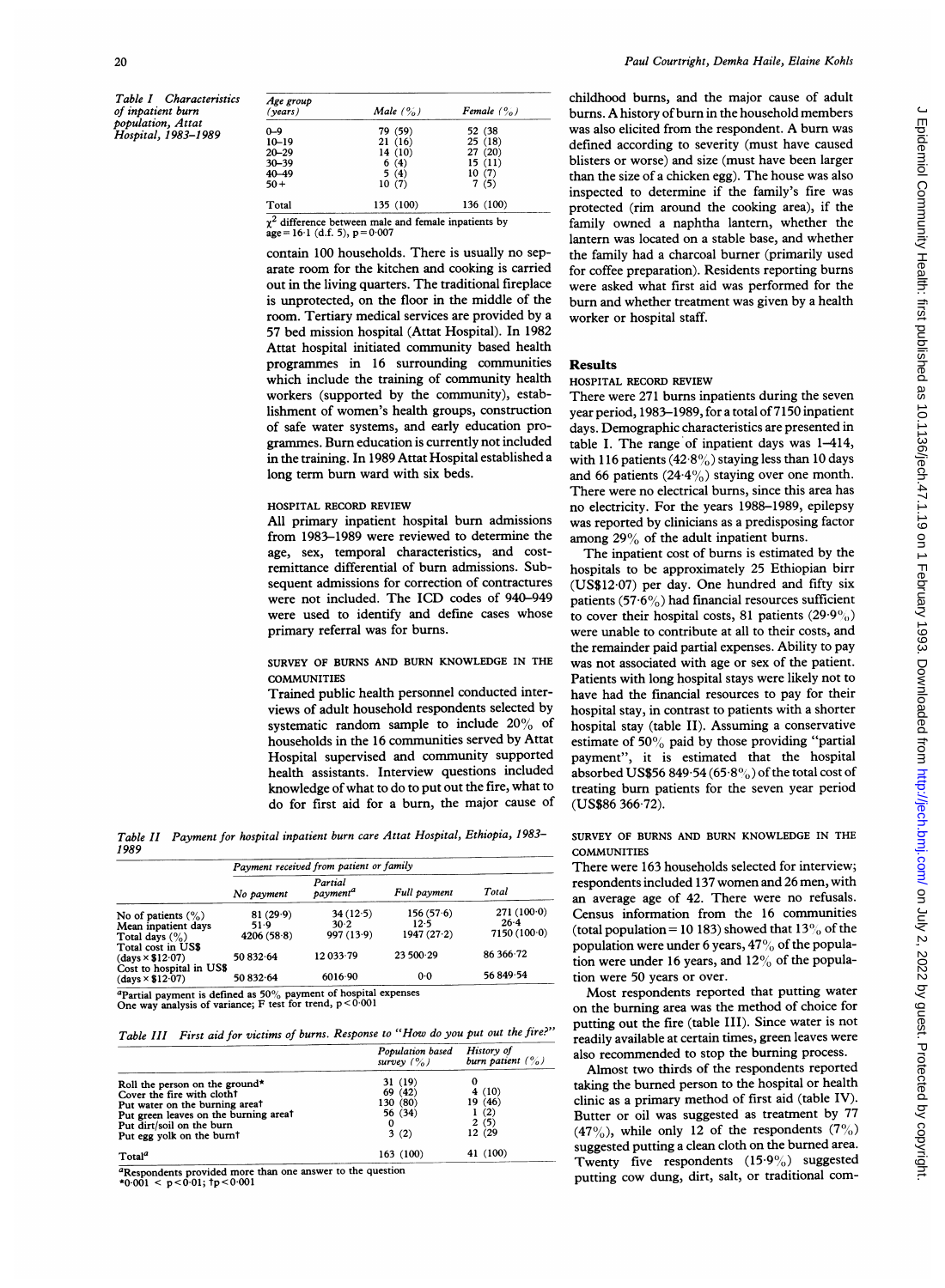Table IV First aid for burns. Response to "What to do for first aid for the burn?"

|                                           | Population based<br>survey $\binom{0}{0}$ | History of<br>burn patient $\binom{0}{0}$ |
|-------------------------------------------|-------------------------------------------|-------------------------------------------|
| Take the person to hospital/health centre | 105(64)                                   | 23 (56)                                   |
| Put cold water on the burn                | 38 (23)                                   | 5(12)                                     |
| Allow the burn to get fresh air           | $2 (-1)$                                  | 2(5)                                      |
| Cover the burn with a clean cloth         | (7)<br>12                                 | 3(7)                                      |
| Put butter or oil on the burnt            | 77 (47)                                   | 6(15)                                     |
| Other: Put egg yolk on the burn           | 63 (39)                                   | 11(27)                                    |
| Put milk on the burn                      | 8(5)                                      | $\Omega$                                  |
| Other: Deleterious compounds*             | 25(16)                                    | 13(32)                                    |
| Salt                                      | 4 $(2)$                                   |                                           |
| Cow dung                                  | 7(4)                                      |                                           |
| Dirt/soil                                 | 11(7)                                     |                                           |
| <b>Traditional compounds</b>              | 6<br>(4)                                  |                                           |
| Put nothing on the burn                   | $\bf{0}$                                  | 3 (7)                                     |
| Total <sup>a</sup>                        | 163 (100)                                 | 41 (100)                                  |

"Respondents provided more than one possible answer  $*0.01 < p < 0.05$ ;  $tp < 0.001$ 

pounds on the burned area. Male respondents were slightly more likely  $(19.2\%)$  than female respondents  $(14.6\%)$  to suggest these forms of first aid. Older respondents were more likely to report application of these hazardous substances (table V).

For children the respondents reported that playing was the primary predicator for burns, followed by a composite of activities including sleeping, sitting by the fire for warmth, and being left alone next to the fire (table VI). The two most common causes of burns in adults reported by the respondents were epilepsy and cooking.

All homes were reported to have some barrier around the cooking fire, although it was generally inadequate to prevent children from rolling into the fire during sleep. Naphtha lanterns, present in

| Table V Use of danger-                  | Age group (years)                                                                                                                                                    | Recommended <sup>a</sup>    | Not recommended |
|-----------------------------------------|----------------------------------------------------------------------------------------------------------------------------------------------------------------------|-----------------------------|-----------------|
| ous items for burn first<br>aid by age. | $<$ 41<br>$41 +$                                                                                                                                                     | $7(8.9\%)$<br>18 $(21.2\%)$ | 67              |
|                                         | <sup>a</sup> Dangerous items defined as cow dung, dirt/soil, traditional<br>compounds or salt<br>$\chi^2$ = 3.77, p = 0.05, odds ratio for use of dangerous items by |                             |                 |

 $\chi^2 = 3.77$ , p = 0.05, odds ratio for use of dangerous items by<br>older respondents = 2.72 (95% confidence interval 0.99, 7.73)

Table VI Causes of child and adult burns reported by respondent

|                                            | Population based<br>survey $(\frac{6}{6})$ | History of<br>burn patient $\binom{0}{0}$ |
|--------------------------------------------|--------------------------------------------|-------------------------------------------|
| Causes of childhood burns                  |                                            |                                           |
| Playing                                    | 127 (78 <sup>o</sup> <sub>6</sub> )        | 19 (59%)                                  |
| Sleeping, sitting for warmth or left alone | 46 $(28\%)$                                | 7 $(22\%)$                                |
| Cooking                                    | 11 $(7\%)$                                 | 3 $(9\%)$                                 |
| Bringing fire from another house           | 9 (6%)                                     | 2 ( $6\%$ )                               |
| Looking for child's mother                 | 6 $(4\%)$                                  | 0                                         |
| Lantern (naphtha)                          | 5 $(3\%)$                                  |                                           |
| Unknown                                    | 0                                          | 1(3%)                                     |
| Total <sup>a</sup>                         | 163(100)                                   | 32 (100)                                  |
| Causes of adult burns                      |                                            |                                           |
| Epilepsy*                                  | 72 $(44\%)$                                | 0                                         |
| Cooking/boiling water for coffee           | 72 $(44\%)$                                | 4 $(44\%)$                                |
| House burn                                 | 43 $(26\%)$                                |                                           |
| Lantern (naphtha)                          | 19 $(12\%)$                                | 0                                         |
| Sitting for warmth, sleeping               | 24 $(15\%)$                                | 3 $(33%)$                                 |
| Bringing fire from another house           | 0                                          | 2 $(22%)$                                 |
| Total <sup>a</sup>                         | 163 (100)                                  | 9(100)                                    |

Respondents provided more than one answer to the question  $*0.01 < p < 0.05$ 

Table VII Community wide prevalence of burns for <sup>16</sup> communities surrounding Attat Hospital, <sup>1990</sup>

| Lifetime cumulative incidence $(No/10 000)$                                                 |                                                                                                |                                                                                                |  |
|---------------------------------------------------------------------------------------------|------------------------------------------------------------------------------------------------|------------------------------------------------------------------------------------------------|--|
| Males                                                                                       | Females                                                                                        | Total                                                                                          |  |
| 9/112(804)<br>3/122 (246)<br>(500)<br>2/40<br>1/27<br>(370)<br>(488)<br>2/41<br>0/56<br>(0) | 3/109 (275)<br>6/114(526)<br>2/43<br>(465)<br>3/59<br>(508)<br>5/54<br>(926)<br>5/43<br>(1163) | 12/221 (543)<br>9/236(381)<br>4/83<br>(482)<br>4/86<br>(465)<br>7/95<br>(737)<br>(505)<br>5/99 |  |
| 17/398 (427)                                                                                | 24/422 (568)                                                                                   | 41/820 (500)                                                                                   |  |
| 5.6(9.6)                                                                                    | $13.1(14.7)$ *                                                                                 |                                                                                                |  |
|                                                                                             |                                                                                                |                                                                                                |  |

\*Student's <sup>t</sup> test not significant

all homes, were not on a stable base in 132 homes  $(81\%)$ . Sixty eight homes  $(42\%)$  had a charcoal burner in addition to wood fires for cooking and preparation of coffee.

One hundred and twenty nine respondents  $(79\%)$  reported no history of burn by a family member. In nine households the respondent had been burned and in 23 households burns were reported in one or more other household members. In an additional two households burns were reported by both the respondent and other household members, giving a total of 41 reported burns (5%). Eleven of the 163 respondents (6.7%) gave a personal history of a burn, while only nine burns were reported in the remaining 200 adult household members  $(4.7\%)$ .

The lifetime cumulative incidence of burns can be generated from reported burns (table VII). While the reported cumulative incidence of burns in women is consistent with an expected increase in lifetime incidence of burns, the results from the male household members are not consistent with the expected pattern. In these rural communities about  $11\%$  of women will have had a burn at some time in their lives.

In 20 of the 41 cases  $(49\%)$  the burn was considered severe enough to warrant a hospital visit, in a further three cases a health clinic visit was made. Only one case reported visiting a traditional healer and the remaining 15 cases did not seek medical attention.

#### **Discussion**

HOSPITAL BASED RECORDS VERSUS POPULATION BASED RESULTS

A review of hospital records cannot produce widely generalised findings since they are carried out on patients whose characteristics may differ from the total population at risk. The large proportion of males in the youngest age group of hospital inpatients may reflect preferential attendance to Attat Hospital by boys rather than an excess of burns among male infants. The large proportion of females in the  $21 +$  years age group probably reflects an excess of burns in women compared to men. Review of the cost of inpatient care highlights the financial burden of burn care on hospitals in developing countries. Since the catchment area of Attat Hospital (estimated to be between 500 000 and two million people) is large, intervention in the 16 communities is unlikely to lead to a reduction in the total number of inpatient burn patients, since other factors (eg, an improving transportation system and increased population growth) will probably offset any reduction of burn incidence through public health measures instituted by Attat's community assistance programme.

# CAUSES OF BURNS IN THE COMMUNITIES

A review of the causes of burns in communities is important in order to develop appropriate public health measures. Infants are severely burned because the cooking area is on the floor and, while crawling or sleeping near the flame, their clothing is ignited. The source of burns for children is the same as for adults but prior to the burn the children have generally been playing, or occasionally bringing fire from neighbouring homes.